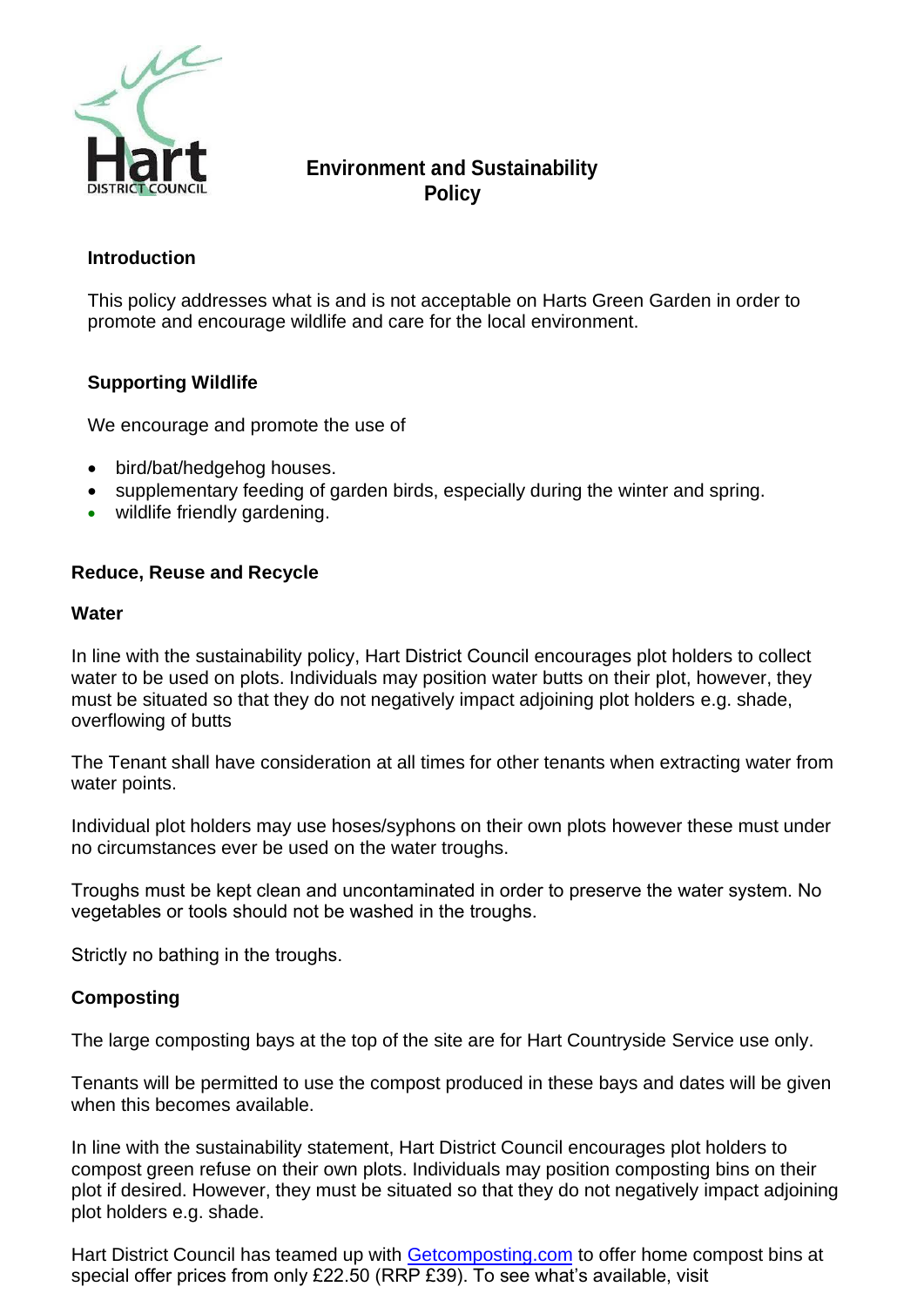Diseased or infected plants (such as plants infected with potato/tomato blight) must not be disposed of in composting bins as this could affect the quality of the compost and destroy future crops. The diseased or infected plants must be put into plastic bags so as not to spread the disease and removed from the site for further disposal (such as burning or putting into the refuse bins). Plot holders are requested to notify the committee of any plant diseases they encounter.

Peat based composts are banned. Please see the Sustainability and Environmental Commitment for more information.

All non-compostable waste shall be removed from the plot by the Tenant.

## **Bonfires /Fires/Incinerators/Chimineas**

Due to health and safety reasons, (risk of burning, drifting of smoke, environmental issues) Individual bonfires are not permitted on the site.

The use of incinerators (and other stoves/chimineas or other forms of open fire or outdoor heating) are prohibited.

Disposable BBQ's are banned as these do not comply with the Sustainability and Environmental Commitment.   

Hart District Council will consider requests for open fires. But no unauthorised fires are permitted on Hart's Green Garden.

## **Cooking**

Small Charcoal BBQs (with lids)

Tenants are permitted to use small charcoal BBQs on their own plots provided that due consideration is given to other tenants present at the time (regarding drifting of smoke etc). Only BBQs that have a lid (or metal cover) may be used (so that it can be closed/covered if it starts to spark and pose a risk to others or their property). The BBQ must be attended at all times, and it must be fully extinguished after use. Hot coals must not be disposed of near any combustible materials (e.g. near sheds, pallets etc), they must be kept on the tenant's own plot until cool. Spent coals must be removed from the site and must not be discarded at any place within Harts Green Garden. Matches and firelighters may be used to light the BBQ and these may be stored on site as long as they are stored in a suitable metal container (such as a tin). BBQ coals may be stored out of sight on the site. Flammable liquids must not be used to light the BBQ. (The use of flammable liquids on BBQs is considered to be too dangerous and if stored on site could provide easy fuel for vandals). Gas BBQs are permitted but after use gas bottles must be removed from the appliance and must not be kept on site.

### Camping stoves

Small butane or propane gas camping stoves may be used on site. After each use the gas must be turned off at the bottle. For security and safety reasons gas bottles must not be kept

Last Reviewed: 09/11/21 Reviewed by: Katy Sherman Page | 2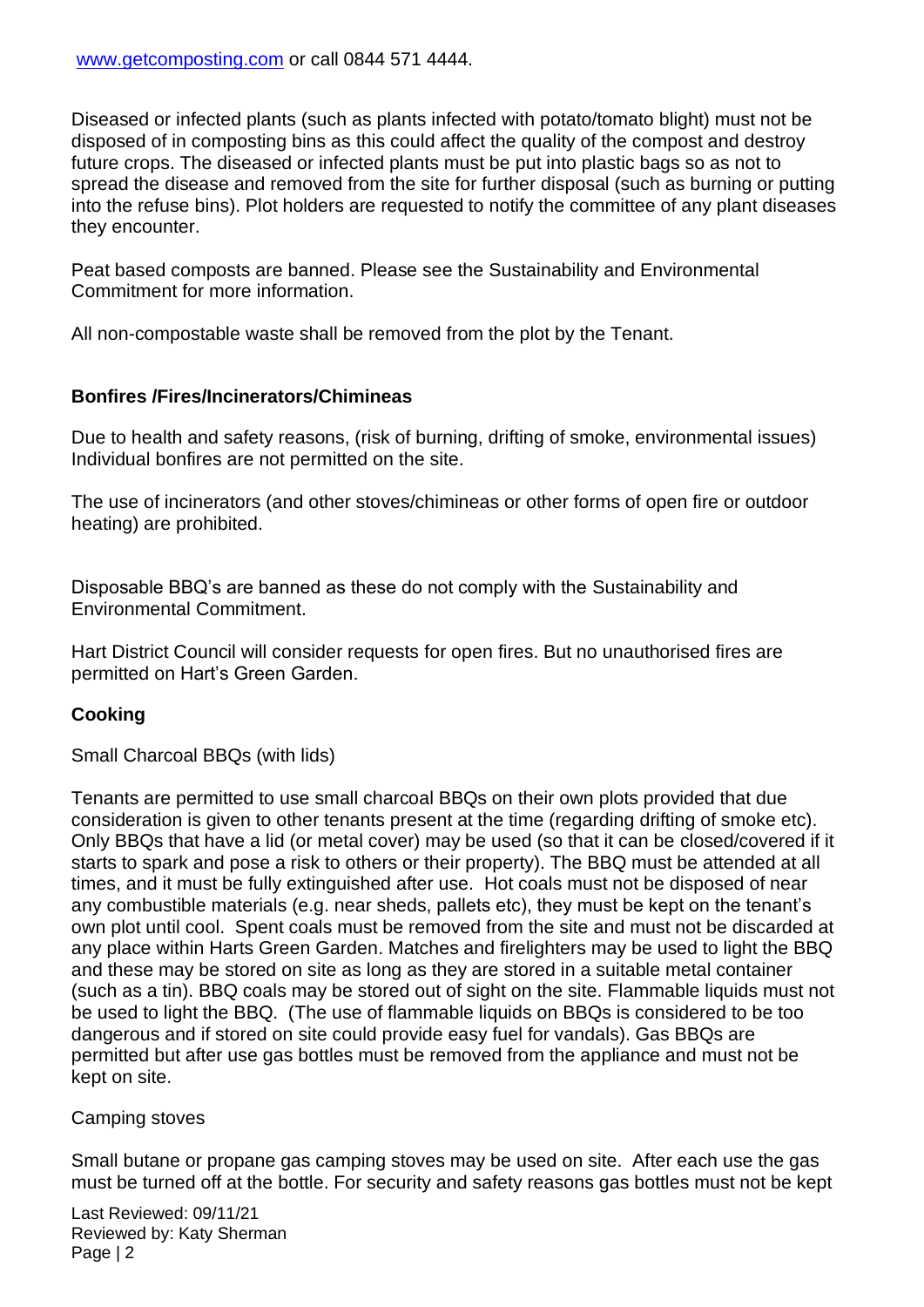on site.

## Safety measures

Tenants who perform any cooking on site (charcoal BBQs as well as camping stoves) are required to have a supply of water on hand (such as a full watering can) or a fire extinguisher BEFORE lighting the appliance/BBQ. The cooking equipment must be placed on a solid, level non-combustible surface so that if the equipment topples over it will not ignite combustible materials nearby such as sheds/dry grasses etc. Tenants must be vigilant at all times during and after use (in the case of hot coals) and take appropriate emergency procedures quickly if the fire gets out of control.

Tenants are responsible for the equipment in use and are responsible for other family/tenants in attendance at the time. It is recommended that tenants also bring a supply of fresh water with them and/or a first aid box which can be used to immediately treat any burns that may be sustained.

## **Use and storage of chemicals & flammable liquids.**

Hart District Council strongly discourages the use of potentially harmful chemicals on plots and promotes organic alternatives (such as non-toxic slug pellets). Only commercially available products from garden or horticultural suppliers shall be used for the control of pests, diseases or vegetation.

When using any sprays or fertilizers the Tenant must:

- take all reasonable care to ensure that adjoining hedges, trees and crops are not adversely affected and must make good or replant as necessary should any damage occur and
- select and use chemicals, whether for spraying, seed dressing or for any other purpose whatsoever, that will cause the least harm to members of the public, game birds and other wildlife, other than vermin or pests and
- comply at all times with current legislation on the use of such sprays and fertilizer.

The storage of chemicals and fertilizers on site (either inside or outside of sheds/buildings) is not permitted.

Oil, fuel, lubricants or other inflammable liquids may be used on site but shall not be stored in any shed or container or left on site.

### **Plant Approvals/Restrictions and Trees**

The Tenant shall not without the written consent of the Council cut or prune any trees, apart from carrying out the recognised pruning practices of fruit trees.

The Tenant shall not plant any trees other than dwarf fruiting trees and or fruiting bushes without the prior consent of the Council.

Hart District Council needs to ensure that items planted on plots will not have a negative effect on the surrounding area. For this reason, non-native plants will not be permitted (e.g. Rhododendrons, Bamboo etc).

The Tenant shall not plant any trees other than dwarf fruiting trees and or fruiting bushes without the prior consent of Hart District Council.

Last Reviewed: 09/11/21 Reviewed by: Katy Sherman Page | 3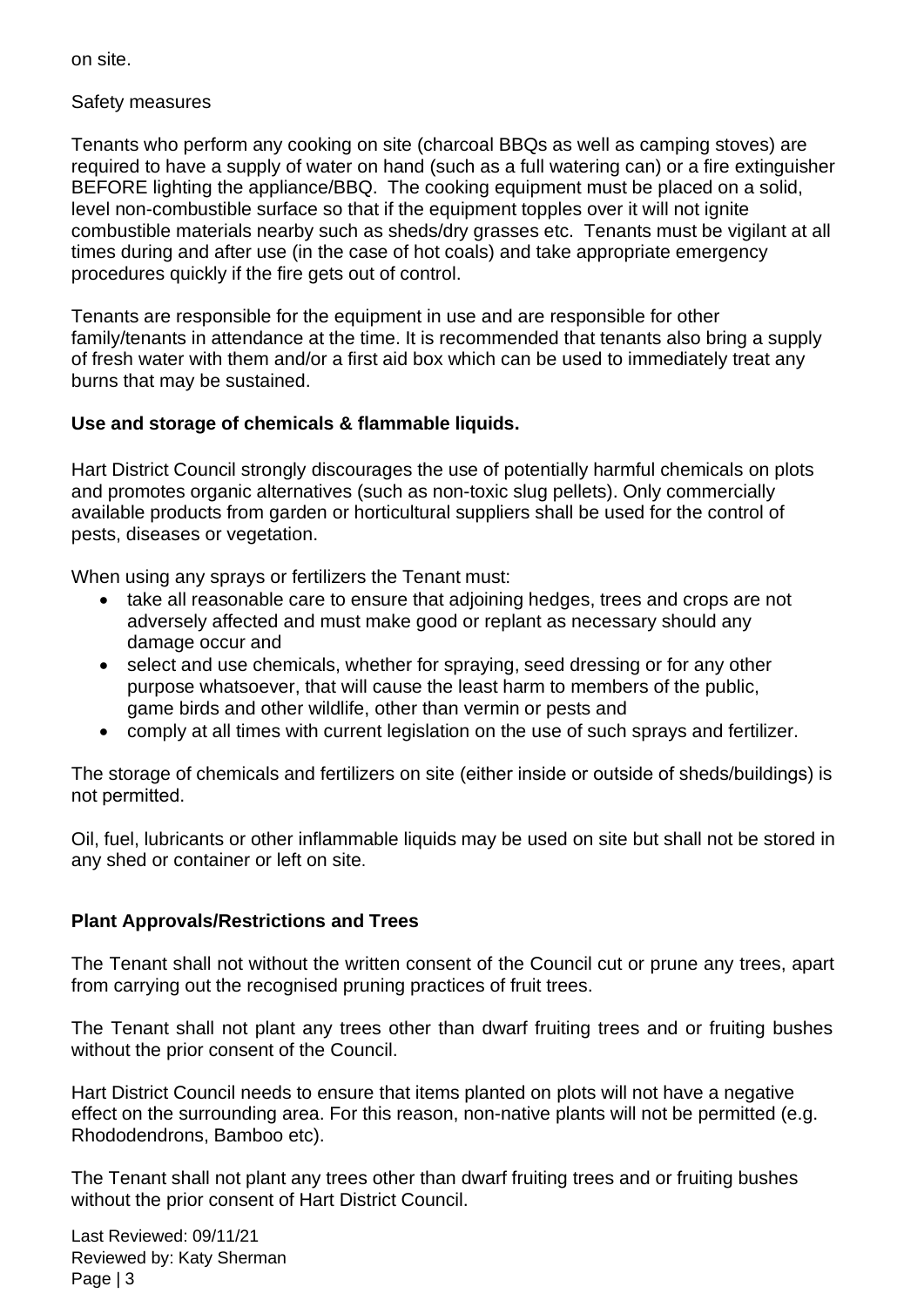No tree or fruiting bush may be taller than 6 feet/2 meters high, should be kept pruned so as not to stick out over plot boundaries and must not be planted within 1 meter of any adjoining plot to avoid shading. Tenant shall not without the written consent of Hart District Council cut or prune any trees, apart from carrying out the recognised pruning practices of fruit trees.

## **Hedges, Paths and Fences**

The Tenant shall keep every hedge that forms part of the boundary of their plot properly cut and trimmed, all pathways between plots trimmed and well maintained by each adjoining tenant, keep all ditches properly cleansed, maintained and keep in repair any other fences, gates or sheds on their plot.

Public paths and haulage ways (roads) must be kept clear at all times.

All paths must be kept a minimum of 1 meter wide according to the Equality and Diversity Act 2010

### **Manure**

The tenant must cover any manure on which has not been dug in.

### **Overnight Sleeping/Camping**

No overnight sleeping or camping is permitted at any place on the site.

#### **Rubbish and Refuse**

The Tenant shall not deposit or allow other persons to deposit on the plot any rubbish, refuse or any decaying matter (except manure and compost in such quantities as may reasonably be required for use in cultivation) or place any matter in the land, hedges, ditches or dykes in or surrounding the Community Garden.

All non-compostable waste shall be removed from the Allotment Site by the Tenant. The Tenant shall not deposit or allow other persons to deposit on Harts Green Garden any rubbish, refuse or any decaying matter (except manure and compost in such quantities as may reasonably be required for use in cultivation) or place any matter in the hedges, ditches or dykes in or surrounding the site.

#### **Hard Landscaping Materials**

Hard landscaping materials are not permitted on plot with the exception of slabs (made of materials such as concrete) that may be used for the base for a shed or greenhouse. Other hard landscaping materials such as gravel/shingle are not permitted due to the associated removal problems.

The Tenant shall not utilise carpets or underlay on the plot. The use of carpets on the plot (perhaps as a weed suppressant) is not allowed due to toxic chemicals that could leech out of the carpet and contaminate the soil. Weed suppressant capillary matting material is advised.

Last Reviewed: 09/11/21 Reviewed by: Katy Sherman Page | 4